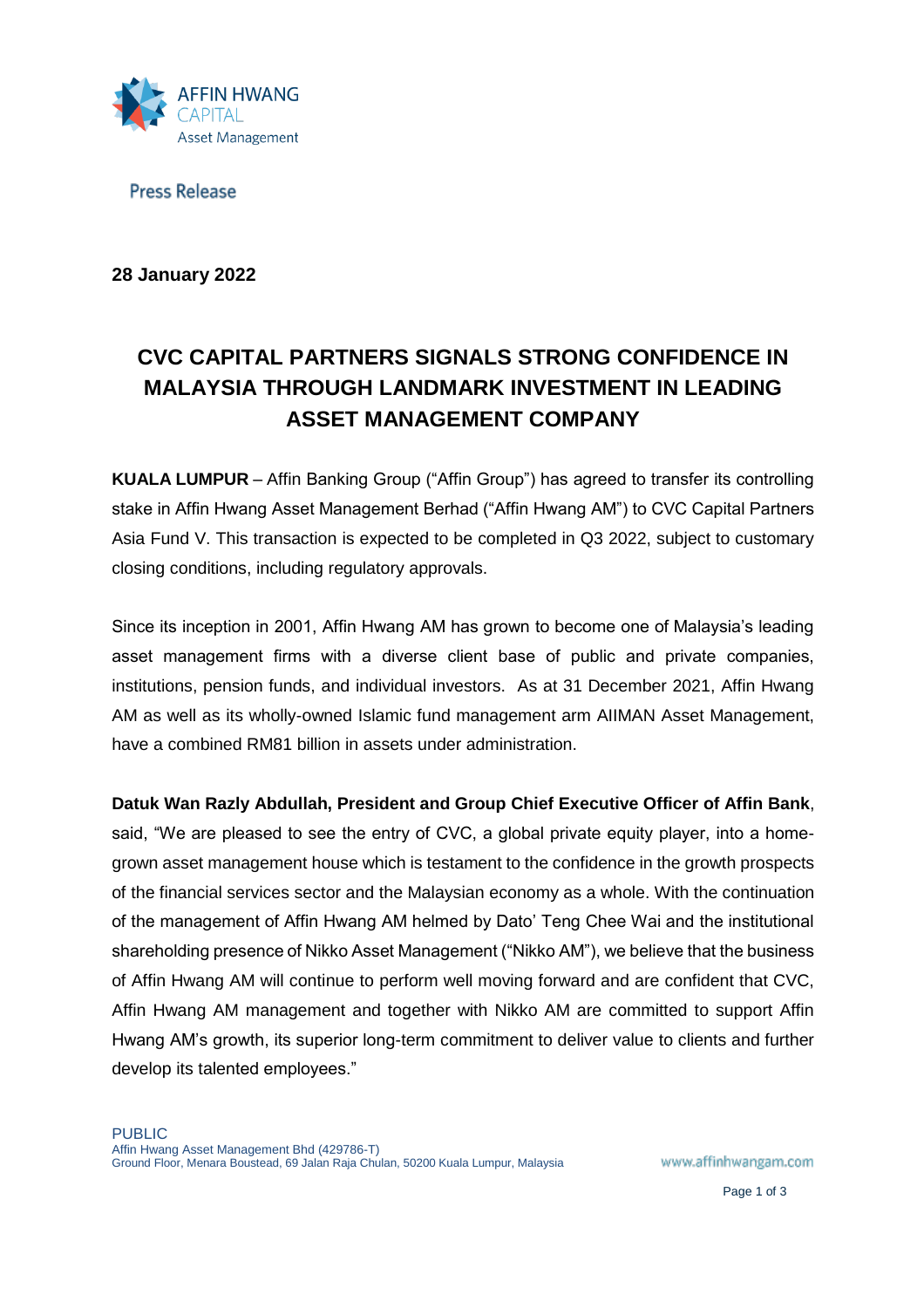

## **Press Release**

**Dato' Teng Chee Wai, Managing Director of Affin Hwang AM**, commented, "We are excited to work with CVC, together with our longstanding partner, Nikko AM, to chart the course for Affin Hwang AM's next phase of growth and to advance the development of the Malaysian capital markets. The entry of CVC, a leading global private equity and investment advisory firm comes at the right time as we continue to broaden our suite of product offerings to cater to the growing needs of our clients and partners. We remain deeply committed to helping our clients build their wealth, and we look forward to partnering with CVC and Nikko AM to drive our commitment to our valued clients."

**Alvin Lim, Senior Managing Director at CVC**, added, "This marks our sixth investment in Malaysia since 2007, bringing our total capital invested to over US\$1 billion. We remain confident in the strong economic fundamentals of the country, and believe this investment is an important opportunity for us to contribute to the continued development of Malaysia's asset management industry and capital markets, as well as to grow Malaysia into the region's leading asset management hub. We are particularly excited to partner with Affin Hwang AM's talented management team, who has shown a track record of outperformance, and Nikko AM, who will remain as a strategic shareholder. We look forward to supporting the management team in expanding the investment and product capabilities and entering other ASEAN markets, by leveraging on our experiences and network across the region."

**Eleanor Seet, President of Nikko Asset Management Asia Limited and Head of Asia-ex Japan of Nikko AM**, opined, "Our commitment to the region and our clients in Malaysia remains steadfast. We are delighted to continue our long-term partnership with the AHAM management team and welcome CVC. We believe the synergy of the new partnership will continue to strengthen the growth trajectory of Affin Hwang AM and enhance our ability to deliver progressive solutions to valued clients."

- End of Press Release -